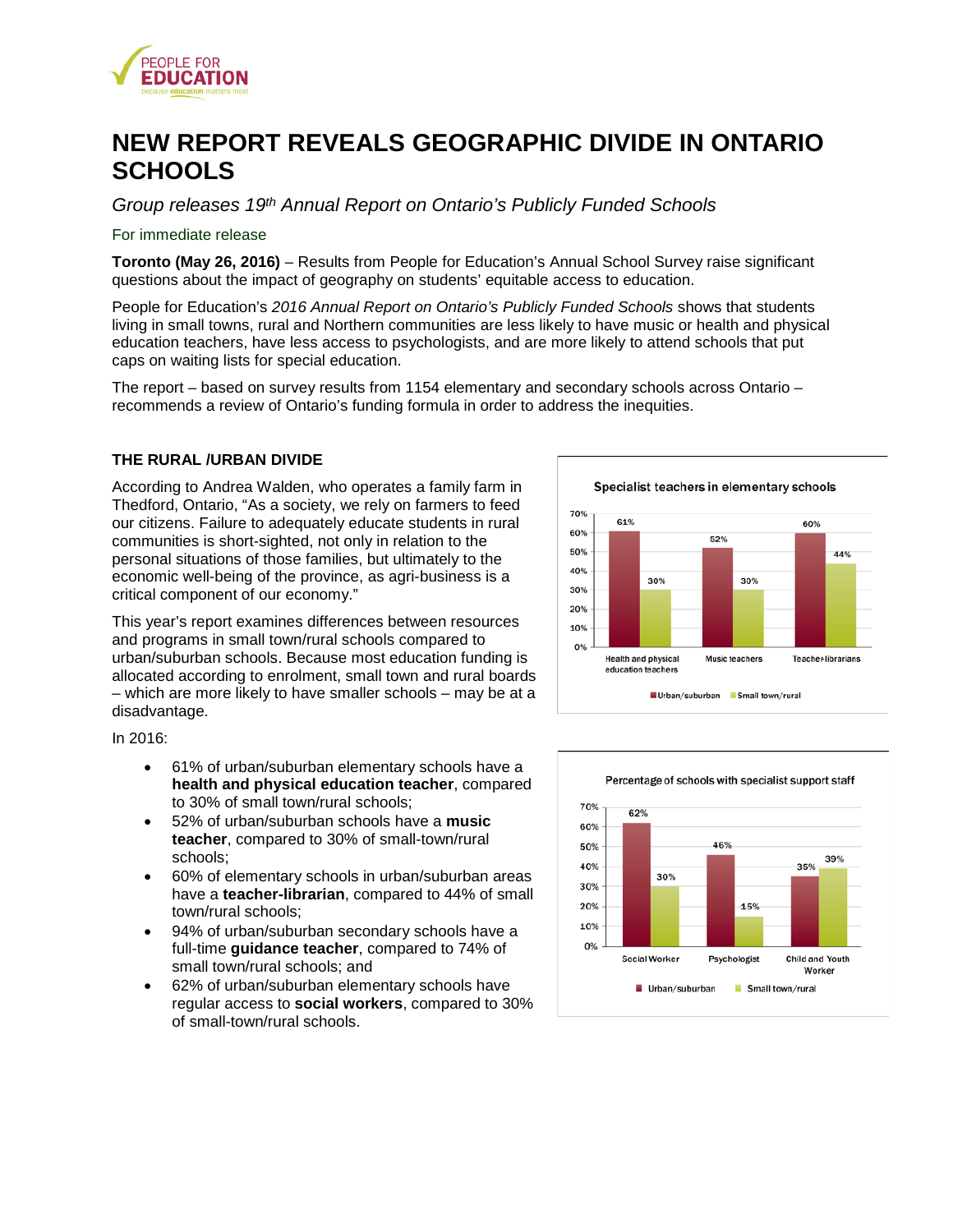# **IMPROVEMENTS IN HEALTH AND PHYSICAL EDUCATION**

Over the past 10 years, the province has introduced a number of policies to support students' physical and emotional health. This focus on students' health appears to have had an impact on schools' access to a range of specialists:

In 2016:

- 48% of elementary schools have a health and physical education teacher, a fairly steady upward trend from 40% in 2009.
- 50% of elementary and 76% of secondary schools have access to a regularly scheduled social worker, compared to 43% of elementary and 63% of secondary schools in 2012.
- 37% of elementary and 53% of secondary schools have access to a regularly scheduled child and youth worker, compared to 33% of elementary and 51% of secondary schools in 2012.

# **TEACHER-LIBRARIANS**

There has been an ongoing decline in the percentage of schools with teacher-librarians over the past 15 years. The report points to evidence that teacher-librarians can help to foster important skills for student success, including information literacy, problem solving, communication skills, and critical thinking. These specialists can work directly with students and/or support classroom teachers in accessing education resources.

In 2016:

- Only 54% of elementary schools have a teacher–librarian, compared to 60% last year and 80% in 1998.
- The majority of elementary teacher-librarians are part-time, with only 10% of schools reporting a full-time teacher-librarian.
- 74% of secondary schools have a teacher–librarian.

## **SPECIAL EDUCATION FUNDING CHANGES**

In 2014, the Ministry of Education began phasing in significant changes to the funding model to support students with higher special education needs. The changes have resulted in increases in special education funding in some boards and reductions in others. According to the report, the changes may result in improved access and better programs, but there is currently no information available about the impact of the changes.

In 2016:

- an average of 17% of students in each elementary school and 27% of students in each secondary school receive some special education support.
- 26% of elementary schools report that not all students are receiving recommended special education support, an increase from 22% last year.
- 59% of elementary and 52% of secondary schools report that there are restrictions on the number of students they can place on waiting lists for assessments.
- The ratio of special education students to special education teachers is 38:1 in elementary schools and 86:1 in secondary schools.



Schools in small town/rural communities are further challenged in meeting students' needs:

- 72% of small town/rural schools report restrictions on the number of students that can be placed on waiting lists for assessments, compared to 50% of schools in urban/suburban areas.
- Only 66% of small town/rural elementary schools have a full-time special education teacher, compared to 91% of urban/suburban elementary schools.